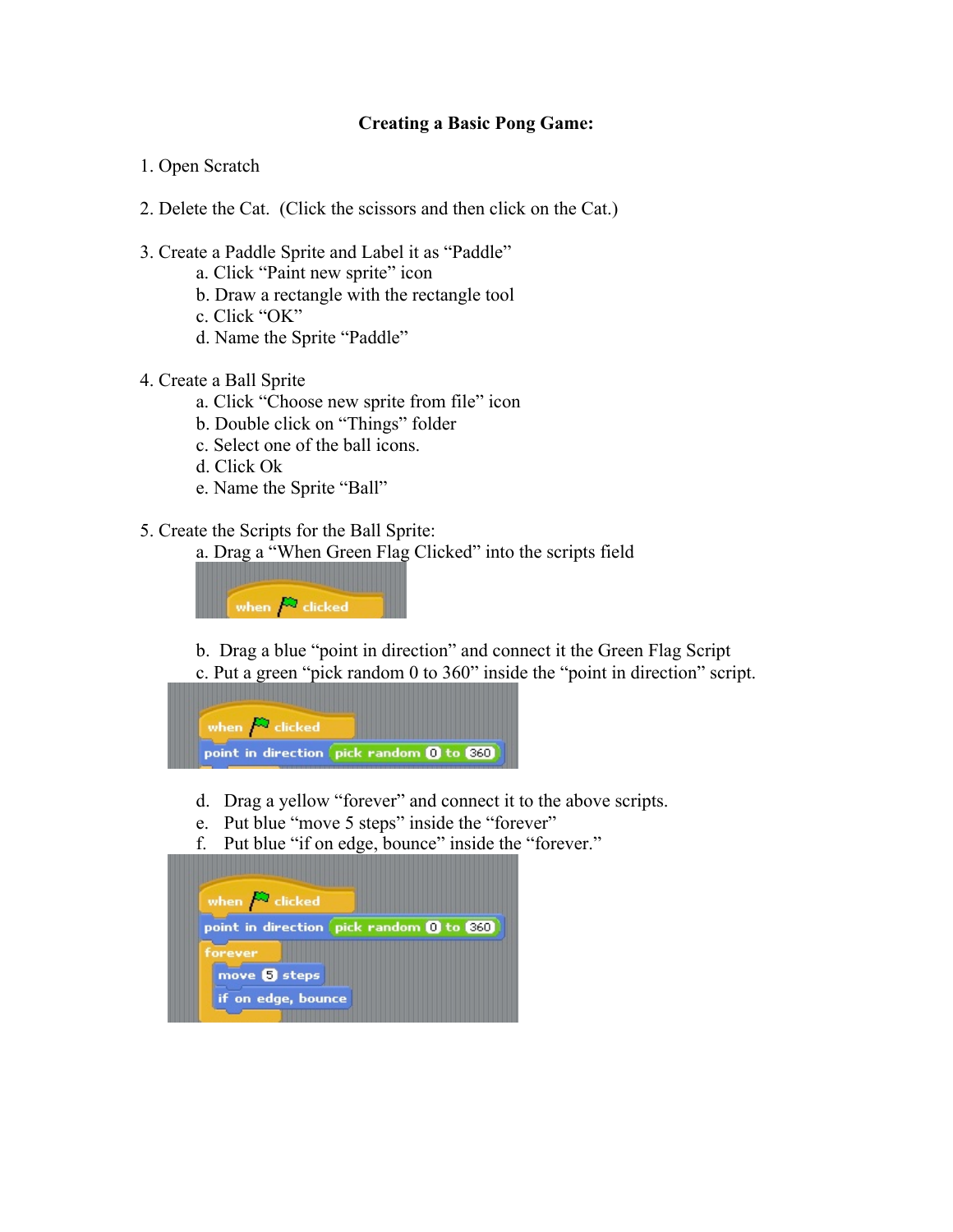g. Drag another "When Green Flag Clicked" into the scripts pane.



- e. Drag a yellow "forever if" into the scripts pane.
- f. Put a light blue "touching" in the "forever if" and select "paddle"
- g. Put a blue "  $\tan \theta$  (5) degrees  $\sin$  the "forever if." turn  $\leftarrow$  180 degrees h. Change the "15" to "180" so it reads: i. Put a blue "move 5 steps" in the "forever if." when  $\bigtriangleup$  clicked forever if  $\left($  touching  $\left| \text{paddle} \right| \right|$ ? turn  $Q$  (180) degrees move **b** steps

Your Script should look mostly like this: